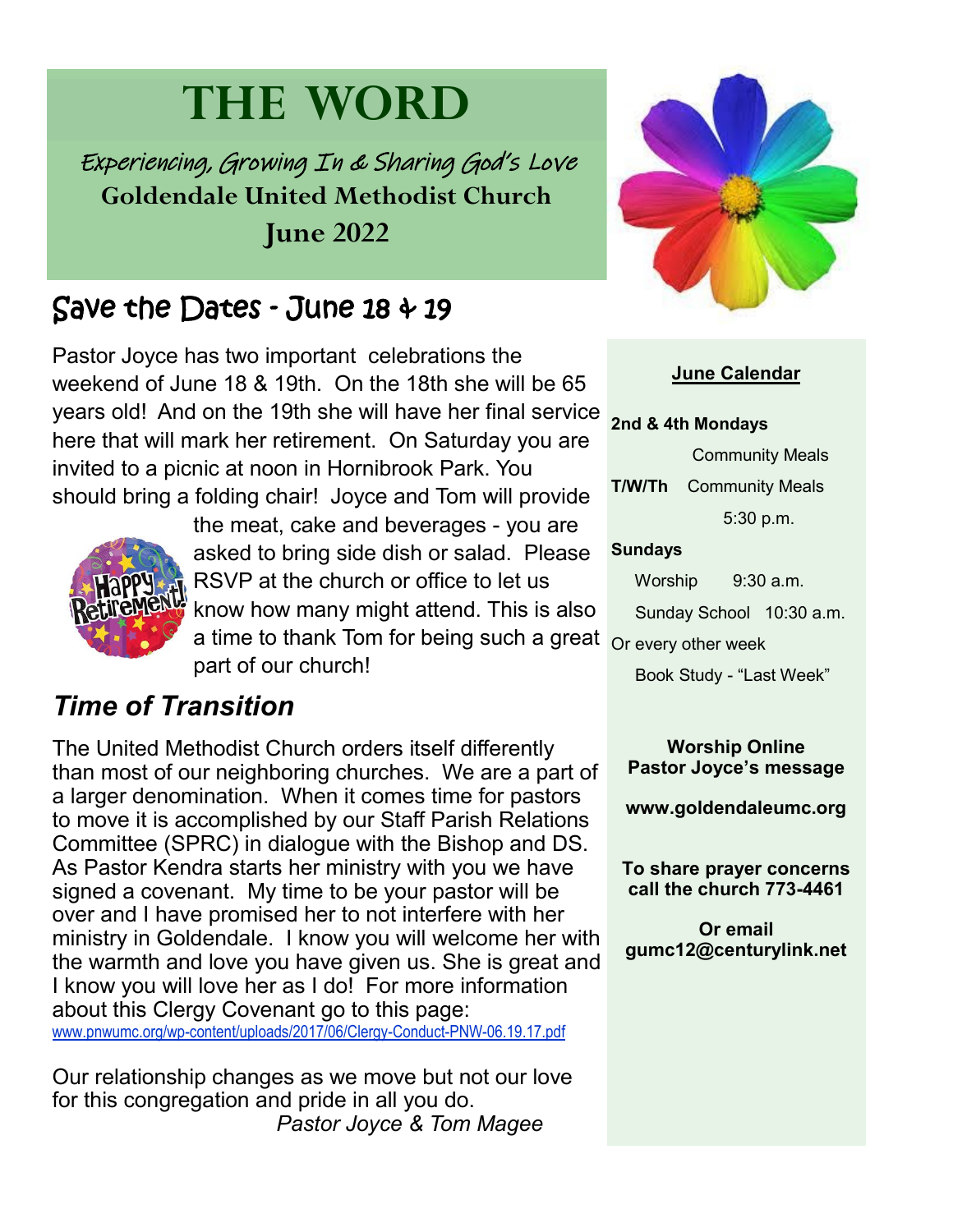

## Chasing the Wild Goose Pastor Joyce O'Connor-Magee

It comes as no surprise that I am retiring after 41 years of parish ministry. I have been talking about it a lot. It begins a whole new chapter in my life. 1981 was the year Sandra Day O'Connor entered the Supreme Court. Ronald Reagan had become president and Walter Cronkite signed off the air. The royal wedding of Prince Charles and Diana Spencer saw many brides with huge meringue dresses. It was the year I was ordained in the United Methodist Church. I was 24 years old and knew EVERYTHING. Many thanks to my ever patient 1st congregation in Potwin, Kansas.

We have had many challenges in these 4 years. We have lost loved ones, those who were some of the pillars of our congregation. We have lived through COVID...we are living now with COVID. The world is at war with so many deaths in Ukraine. There has been another school shooting, at last count killing 19 elementary children. The name of UMW has been changed, again! And yet the Methodist Church in Goldendale continues to exemplify the living church, daily being people of God.

As we move into a new chapter of our lives, Tom and I are so proud to have been part of this extraordinary congregation. The town of Goldendale has been blessed with 150 years of true Christian love and service at the Methodist Church. Your openness and joy and intellect is something the Christian community and the Goldendale community needs. Keep growing, learning and loving. Stay on the path of Jesus Christ. You are truly a people of blessing. You have been a blessing to us!

# *Cookies for Mowers!*

Again this summer we have a great deal! Cookies for



our mowers, Josh and Jim Ogden. Make sure you sign up at church to provide a dozen cookies each week. Please drop off the cookies at Dr. Ogden's office Monday or Tuesday of your week.

### **Pastor Joyce's Availability**

June will definitely be a time of transitions. Early this year it was decided to have Tom and Joyce move early in June to give the church time to get the house ready for a new pastor. Things have changed and we are now planning to rent the parsonage. A month to work on the parsonage is still needed. Bernice will do some great cleaning (as always). There will be some repairs done in the weeks the house is empty. We hope someone will step up to mow the lawn!

Joyce continues to be your pastor until her official retirement on July 1st and will be here on the weekends. During the week she, Tom and Lillie will be settling into their home in Spokane. Lynn and Elsie will continue to have office hours. Joyce will be available by cell phone, text and email. She does have her home office set up in the new house and will be working from there. Remember her phone and text are at 509-389 -1406 and her email is goumcpastor@gmail.com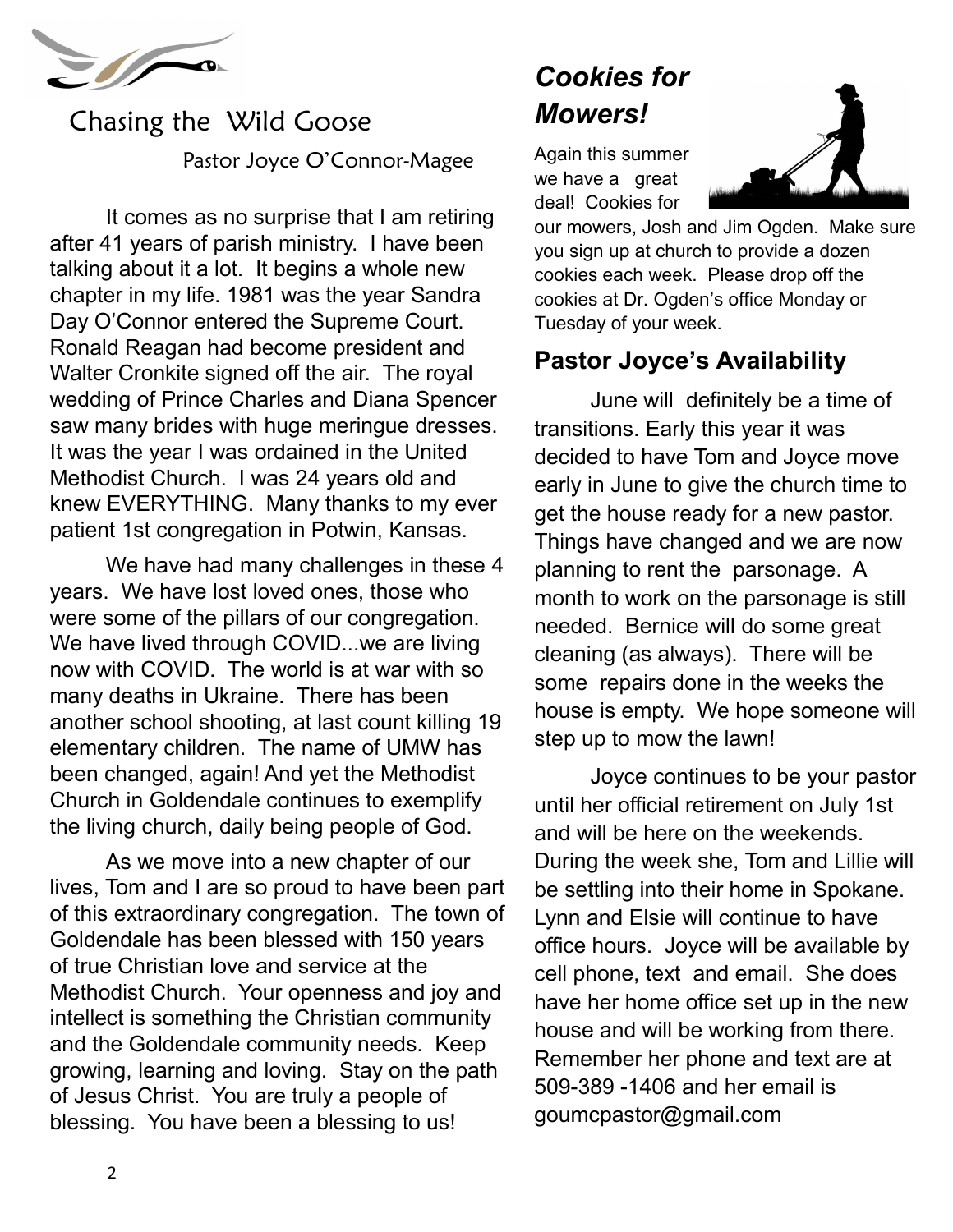



We are all 'practicing' our new name and it will become natural to say United Women In Faith at some point. One of our members reminded me that our new name seems much more inclusive and perhaps that is appropriate for we welcome all to our mission work.

By the time this news reaches you we will have celebrated the life of Pat Benjamin. Her service on May 21st had a meal following which was hosted by our own unit of United Women in Faith. A sincere thanks to all of you who helped to set up, serve, clean up, and who brought food items to share. Pat was a treasure! We have been missing her for some time - ever since she moved to be closer to family. It was an important time to remember and celebrate her.

Bring in your change/bills/checks for Jamaa Letu. Candy will get the money to the conference to be sent on in support of the children in the orphanage.

Nome Community Center has responded that they do not need baby blankets at this time. However, they have expressed a need for feminine products, Pull-ups, sound machines, and winter gloves. We can box up items, but sometimes sending them things via Amazon works better. If you feel called to donate something in this way the church has all the information you will need. Just give us a call at 509-773-4461.

We are sending \$100 from our unit to Linda Hay for the Housing Project in Brownsville, Texas. Pastor Joyce has generously matched our \$100 with her own \$100. Thank you, Joyce!

We will meet on June 13th here at GUMC at 1 pm. More details will be available later.



#### **Birthdays**

**-4 Gary Emerson -16 Mike Hay -18 Pastor Joyce -23 Linda Clemens -28 Ann Chaffee -30 Barb Stout**

#### **Anniversaries**

**6-15 Lyle & Linda Blanchard 6-21 Ray & Mary Gosney 6-23 Steve & Barb Stout**

**6-27 Terry and Teresa Fridley-Willis**

*Please let the office know when your birthday and/or anniversary is so we can celebrate with you!* 

*CHURCH OFFICE HOURS* **Monday to Thursday 9am - noon** 509-773-4461 M/W Lynn Wanless T/Th Elsie David M-Th Pastor Joyce 509-389-1406